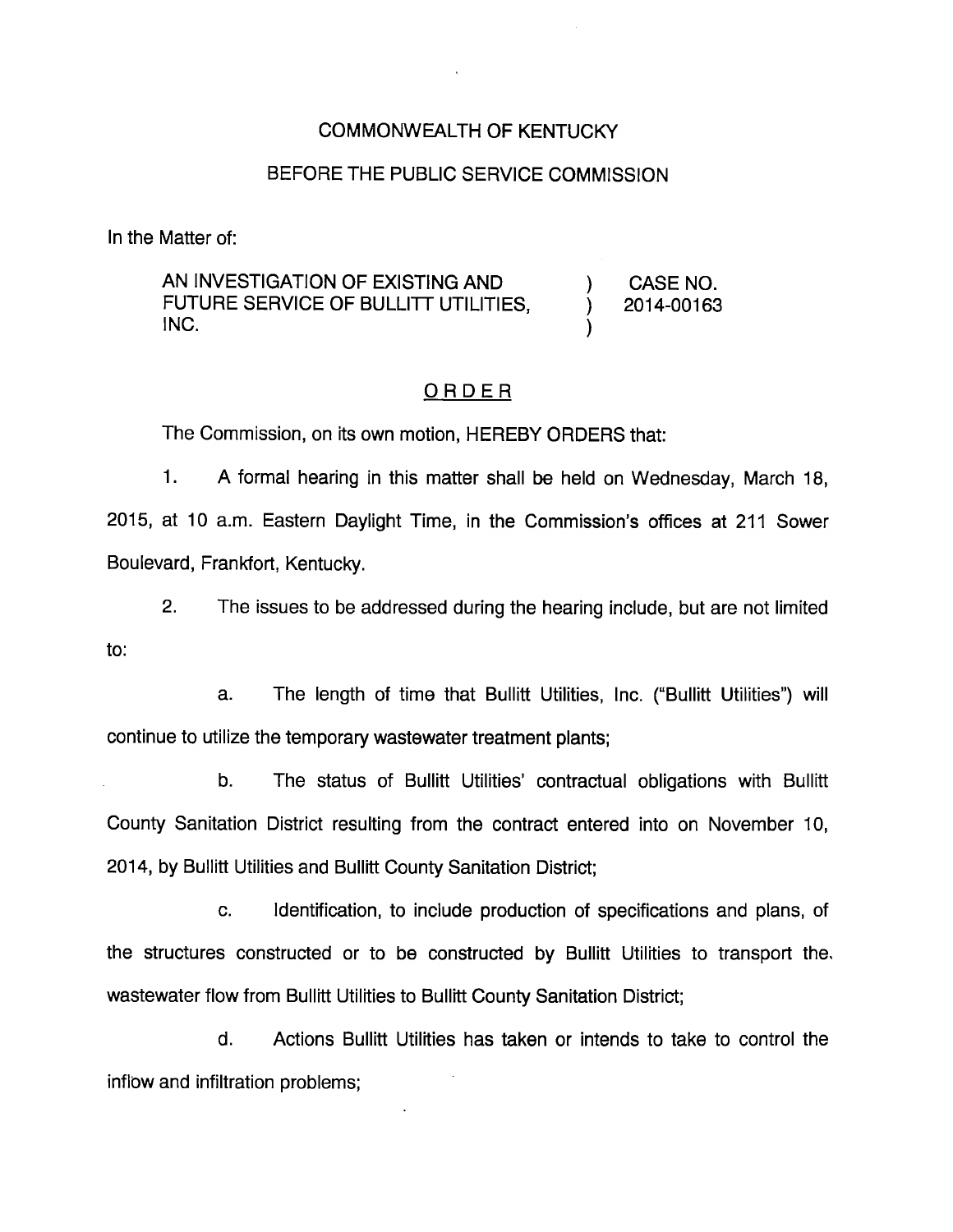e. Actions Bullitt Utliities has taken or intends to take to prevent sewer back-ups in the homes of Bullitt Utilities' customers; and

f. The status of Bullitt Utilities' compliance with the Agreed Order between the Energy and Environment Cabinet and Bullitt Utilities, File No. DOW -34022.

3. No later than March 11, 2015, each party shall provide the names and titles of each witness the party intends to call at the March 18, 2015 hearing and the order in which the party intends to call its witnesses.

4. Each party shall file with the Commission no later than March 11, 2015, a list of all documents that it intends to offer as exhibits and ten copies of any document that it has not previously filed with the Commission in this proceeding.

5. Parties will present their witnesses in the following order:

a. Bullitt Utilities;

b. Cities of Hillview and Hunters Hollow; and

c. Attorney General of the Commonwealth of Kentucky, by and through his Office of Rate Intervention ("AG").

6. Cross-examination of witnesses will be conducted in the following order:

a. Bullitt Utilities;

b. Cities of Hillview and Hunters Hollow;

c. AG; and

d. Commission Staff.

-2- Case No. 2014-00163

 $\sim$   $\cdot$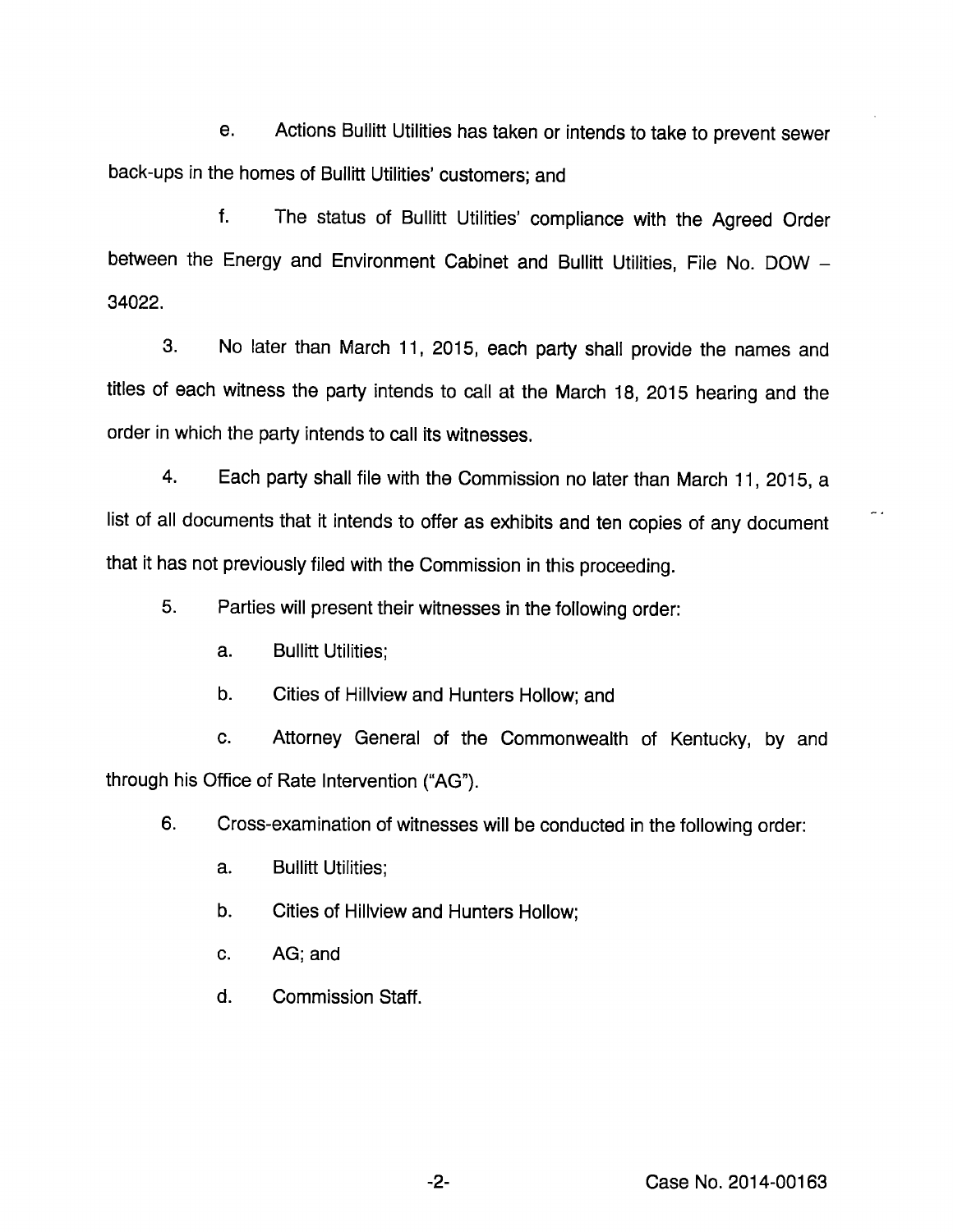7. Bullitt Utilities shall publish notice of the scheduled hearing in accordance with 807 KAR 5:001, Section 9(2)(b), no more than 21 days and no less than seven days before the day of the scheduled hearing.

a. Pursuant to KRS 278.360 and 807 KAR 5:001, Section 9(9)(a), the record of the formal hearing in this matter shall be by digital video recording.

9. Commission Staff shall prepare and file a written list of all exhibits presented at the hearing, all hearing exhibits, and a copy of the video transcript of the hearing.

10. Any request to cancel or postpone this hearing shall be made by motion filed with the Commission at least one week before the hearing is scheduled to commence.

## By the Commission



**ATTEST** Executive Director